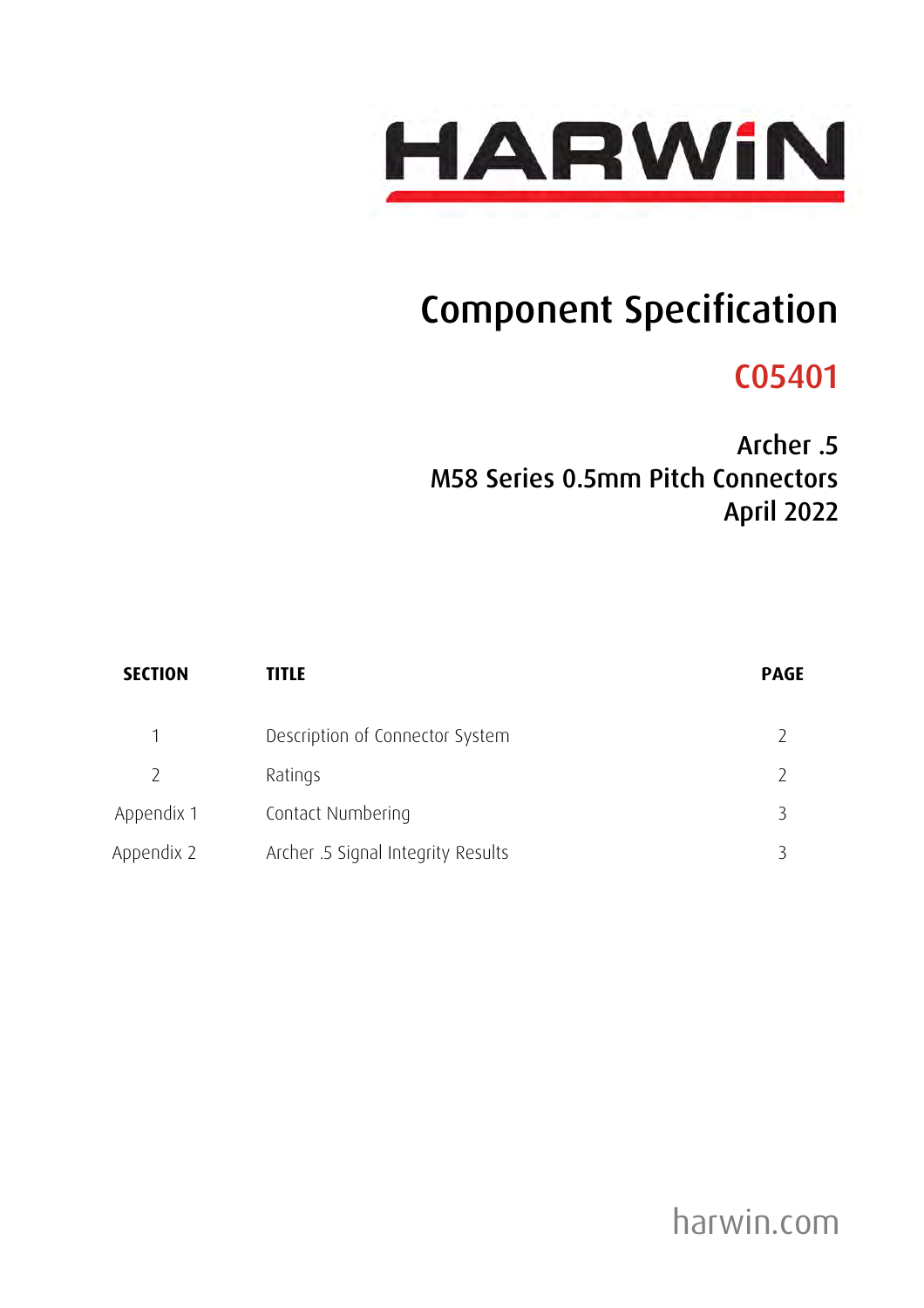

# **1. DESCRIPTION OF CONNECTOR SYSTEM**

The Archer .5 range consists of male and female connectors on 0.5mm pitch in double row layouts. Part numbers start with the series code M58. These connectors are designed for low profile, high density, mezzanine board-to-board applications for data transfer. Polarization features on the connector housings and fully shrouded, recessed contacts on the female connectors protect against incorrect mating of the connectors.

The male contacts are a blade design and the female contacts are sprung to ensure secure connections with minimal contact wipe.

Connectors feature SMT terminations, and are supplied in tape and reel packaging ready for high volume automated assembly. The contact area is gold plated for durability and conductivity, and the terminations are tin plated for improved surface mount soldering.

## **2. RATINGS**

#### 2.1. Materials

| Contact | Phosphor Bronze, Gold flash over Nickel  |
|---------|------------------------------------------|
|         | on contact area, 100% Tin over Nickel on |
|         | terminations                             |
|         | 40% Glass-Filled Thermoplastic, Halogen  |
|         | free, UL94V-0                            |

# 2.2. Electrical Characteristics

| Contact Resistance (EIA-364-23, 10mA max): |  |
|--------------------------------------------|--|
|                                            |  |
|                                            |  |
|                                            |  |

### 2.3. Environmental Characteristics

|                                                                                                           | 2 hours per axis |
|-----------------------------------------------------------------------------------------------------------|------------------|
|                                                                                                           |                  |
|                                                                                                           | discontinuity    |
| Thermal Shock (using methodology of EIA-364-32 Condition I) 55°C to +85°C, 5 cycles, 30 mins each extreme |                  |
|                                                                                                           |                  |
|                                                                                                           |                  |
|                                                                                                           |                  |

# 2.4. Mechanical Characteristics

| * per contact when fully assembled connector is being mated and un-mated. |  |
|---------------------------------------------------------------------------|--|